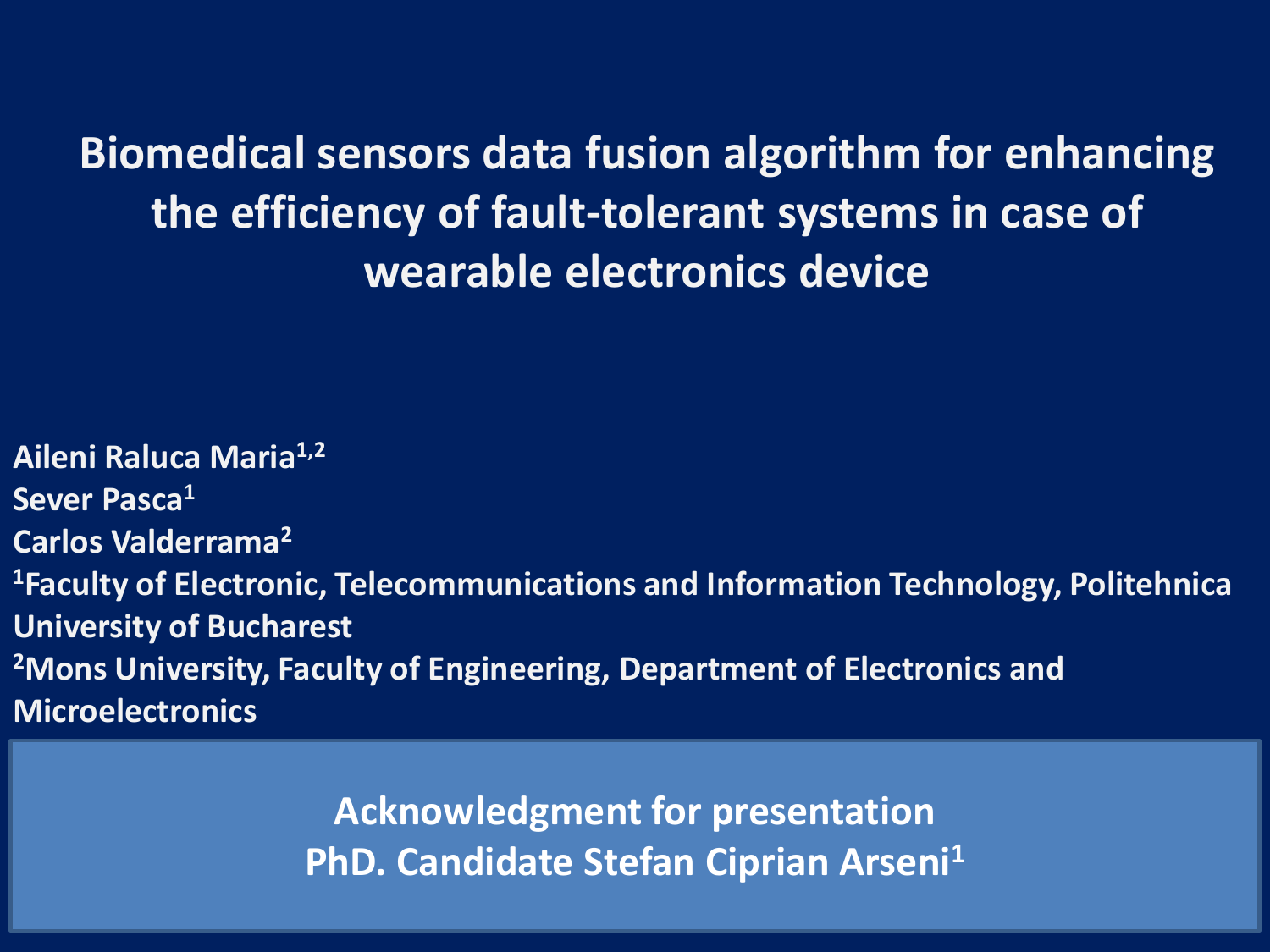**Multisensor data fusion and big data integrated in complex systems for security or healthcare can lead to system failure, fault or errors.** 

**Fault tolerance is an essential attribute for systems used in safety-critical applications like healthcare.**

**Faults cause errors;**  $\rightarrow$  **errors cause failures effects;** 



**Cause-Effect diagram for fault-error-failure**

Risk Factors for failure:

- **high complexity of control schemes** (variables, parameters and interconnections
- $\rightarrow$  miniaturizations and cost reductions for components
- **Redundancy** of components (sensors)
- **Network control systems design** ("package loss" and "communication delay")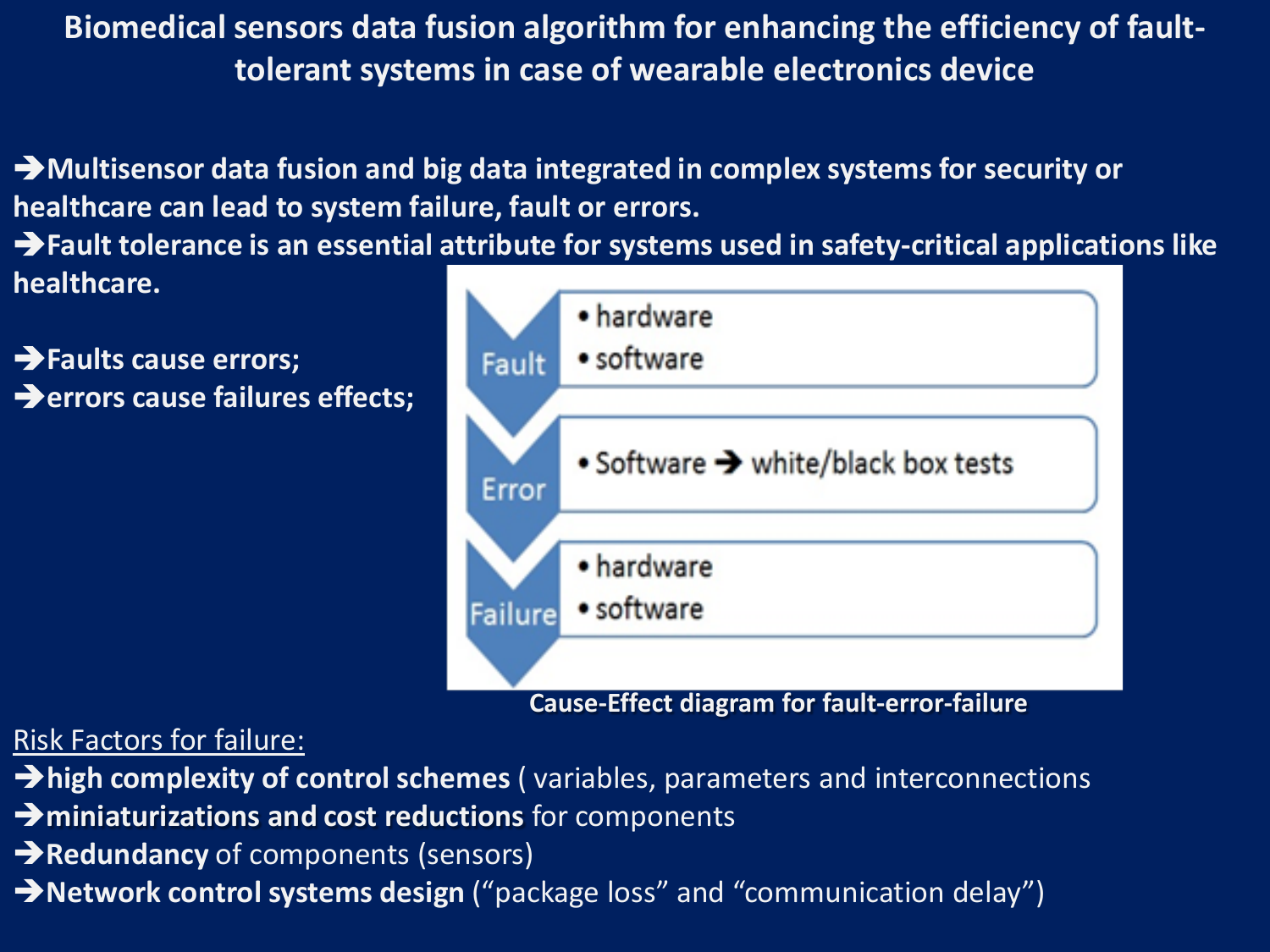$\rightarrow$  Fault means a physical defect or imperfection that occurs in some hardware (sensors, actuators) or software component (a short circuit between two adjacent interconnects, a broken pin, or a software bug)

 $\rightarrow$  Error means something incorrectly and inaccurately in computation, which occurs as a result of a fault (a circuit or a program computed an incorrect value, incorrect information received by data transmission).

 $\rightarrow$  Failure is something which does not function properly as expected (a system fail when does not work in accordance with the specification or due to the incorrect specification)

Critical applications systems for healthcare and security must be high reliable by designing systems which are fault-tolerant. In case of wireless sensors, for healthcare application, nodes failures can be negative for critical or safety related systems.

→ For systems reliability improvement can be used a fault-tolerant sensor node based on Markov models for characterizing wireless sensors nodes reliability and mean time to failure.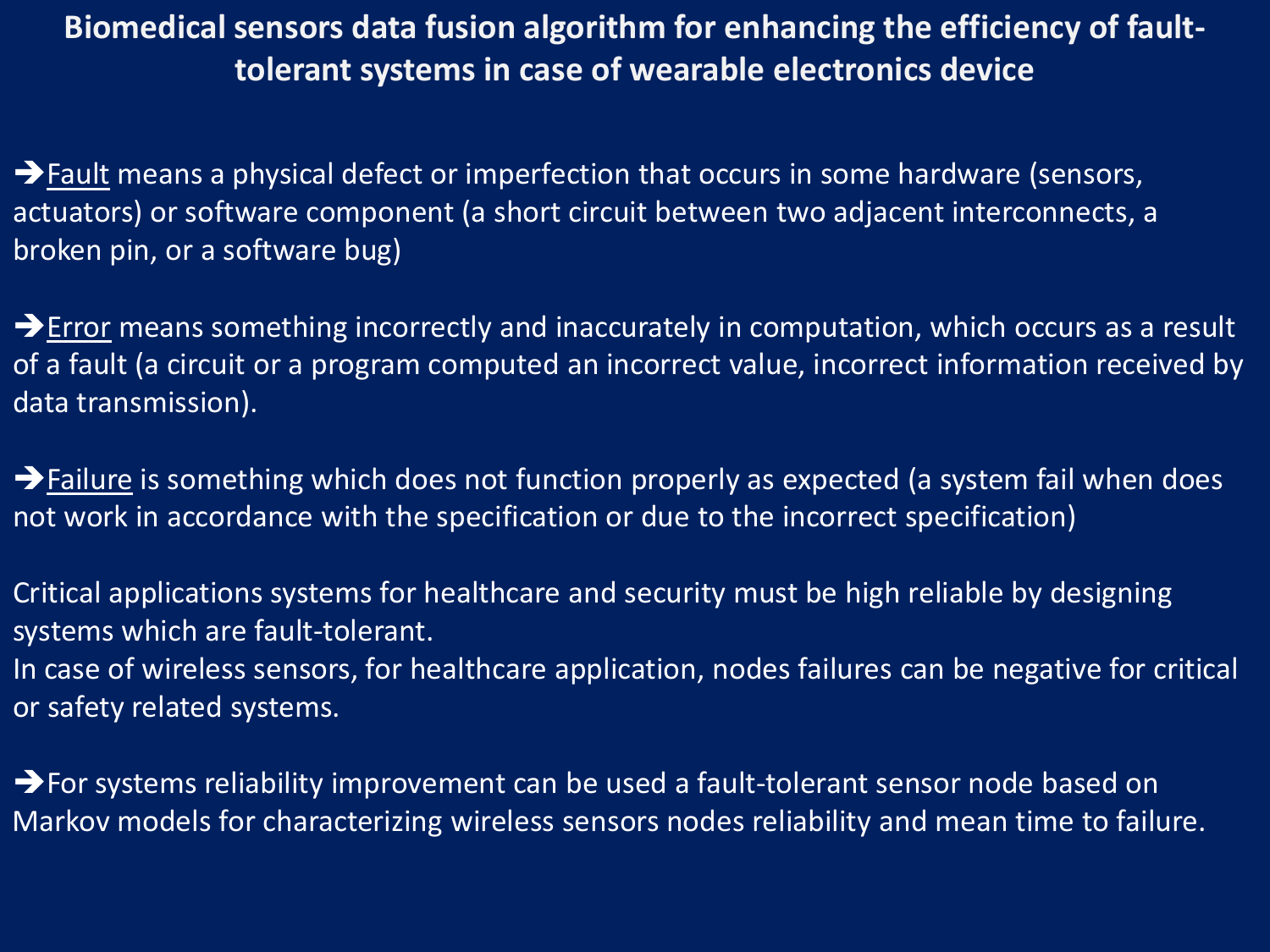**CASE STUDY: Wearable sensors from diabetic patients.** 

 $\rightarrow$  2 critical events that we considered – hyperglycemia and hypoglycemia

 Hypoglycemia=f (temperature, pulse, breath rhythm, pulse) Hyperglycemia=f (temperature, pulse, breath rhythm, pulse)

- **→** Design sensor network Real-time sensor data processing
- **→**Multisensor data fusion
- $\rightarrow$  Predictive models for optimization (based on MPC algorithm);
- $\rightarrow$  Results for decision or system alerts



#### Multisensor data fusion model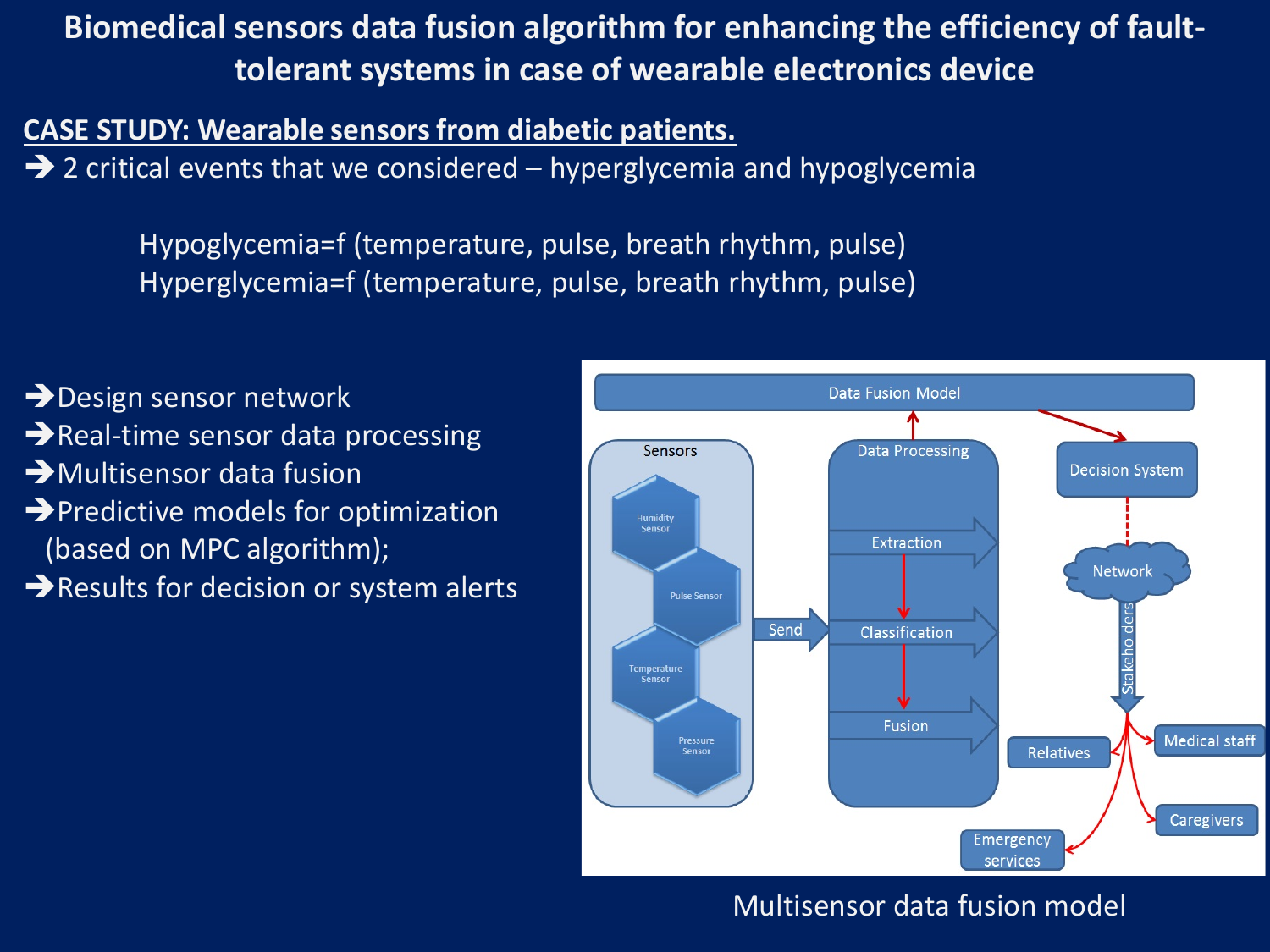**The fusion of multisensory data can be performed at least at three levels.**

**If the observations are of same type, the data-level fusion it is an appropriate way to combine raw multisensory data for simplifies.**



**There are some automatic systems based on data fusion:**

**For emotion recognition, based on data collection and data classification received from sensors. They used feature level multisensory data fusion. The experimental part consisted in using of four channel physiological signals (electromyogram, skin conductivity, electrocardiogram, respiration changes) and measurement by synchronized time and unique dimension.**

**For human activity recognition, based on accelerometers and gyroscopes which allow identification of body position in static and dynamic postures (movements).**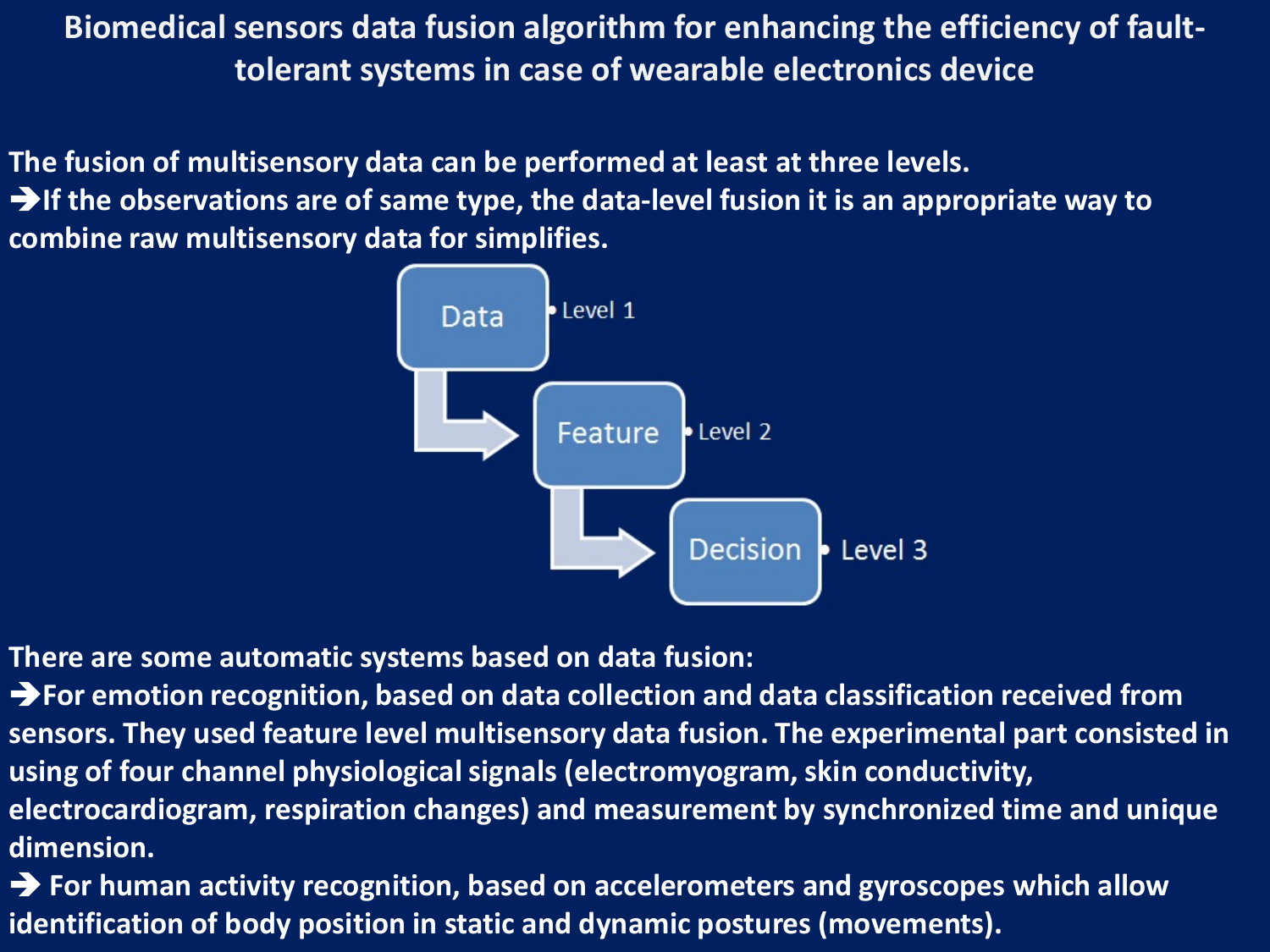#### **Sensor data processing**

- The optimized algorithm for sensor data tracking:
- extract the maximum information from the sensors;
- -avoid making wrong and absurd conclusions based on aberrant values data;
- do not waste costly system resources (memory & energy).



**For sensors we consider the mathematical function representation:**

$$
S(E, t) = \{V(t), e(t)\}
$$

**Where:**

- **S- Function which maps the environment to numerical values V;**
- **E-environment to measure the values V (temperature, pulse, breath rhythm and humidity);**
- **t – time;**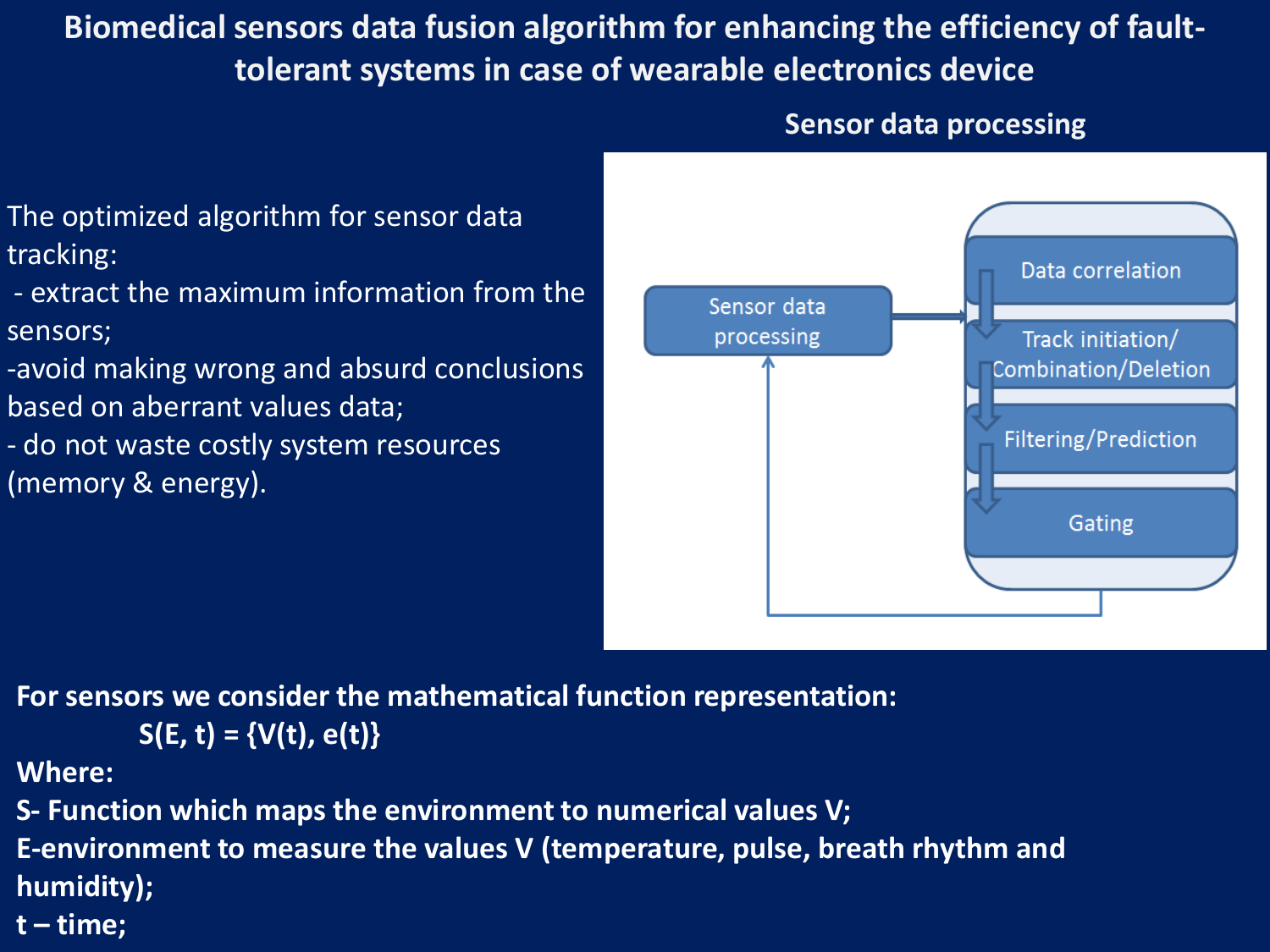**Actual trends based on ubiquitous computing, pervasive computing and IoT, are to integrate the smart systems in any products which could provide portability (wearable electronics). Today wearable electronics leads to integrating the electronic devices into textile surface by using different mechanical or physical/chemical procedures.**

**In case of the electronics integrated in textile the sensor nodes, their interfaces with the textile and the communication and power lines are single point failures. The fault-tolerance and adaptability lead to system reconfiguration (remapping, code migration), which means high redundancy.** 

*In case of integration of the electronic components (sensors, actuators and computational devices) on the textile surface (e-textile), may occurs constraints related to system design which require high computational performance, low power consumption and fault tolerance.* 

*The physical nature of the e-textile (discrete model) and the faults developed by open and short circuit can disconnect/drain the battery, affecting both battery life and the performance of the e-textile, and finally can affect the accuracy signals from the e-textile*

*Usage of semiconductors integrated in textiles structures for the connections sensors/actuators motherboard can affect signals data accuracy because of the yarns resistivity modifications with temperature variations, body thermal flow and due to the textile property to be good thermal conductor.*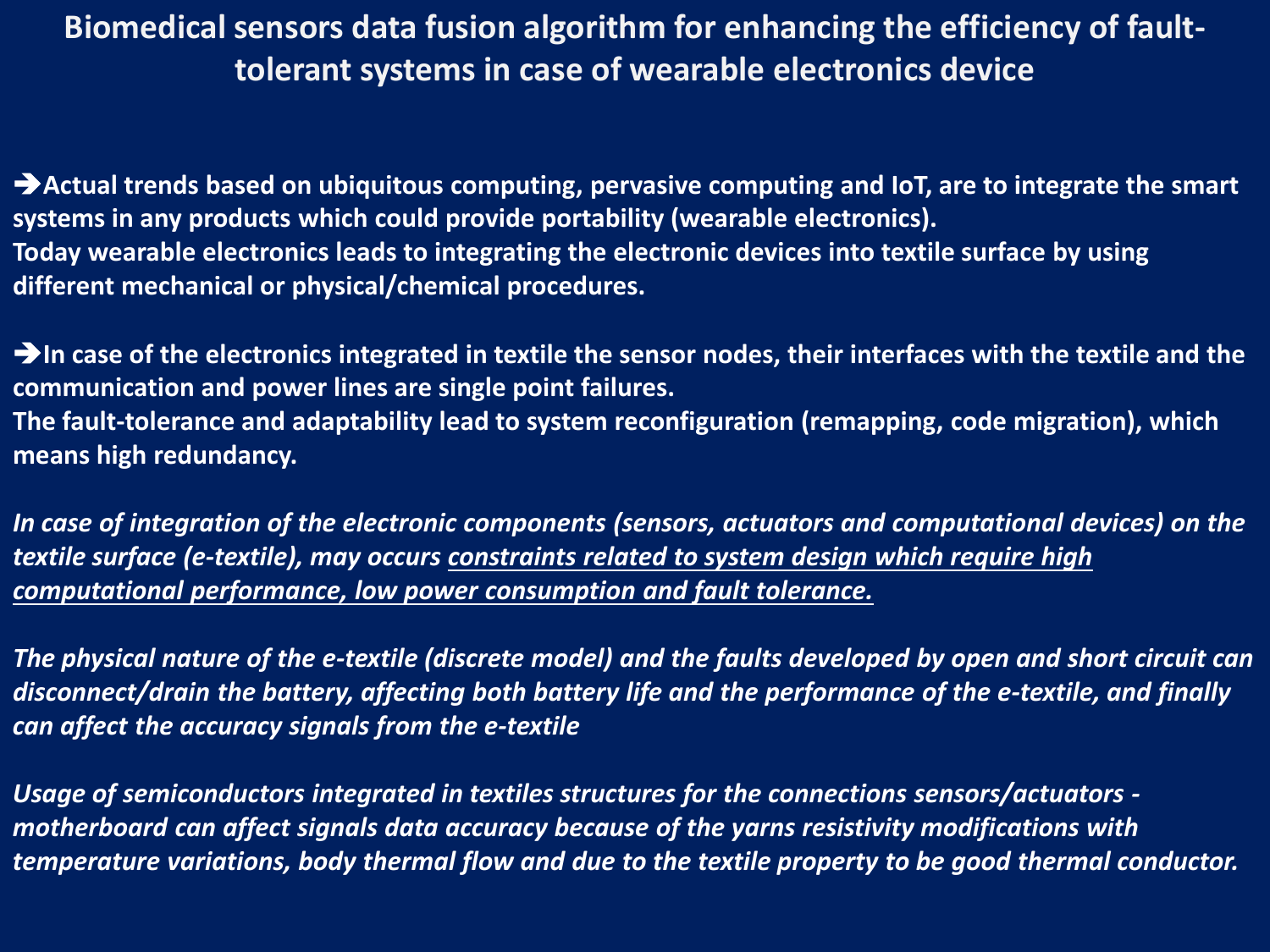The algorithm for FTC For  $t = 1$ , n do Collect data: x, y, z, w Verify output data and apply filters for data correction Send alert message End.



Fault tolerant control scheme

- Biomedical critical signals (*pulse, temperature, humidity and breath rhythm*) FTC block  $\rightarrow$  comparison  $\rightarrow$  optimal decision  $\rightarrow$  message alerts.
- Sensors output may generate the error (*which can be considered like fault events*):
- -partial/total output loss;
- -abrupt/continuous switching between modes of functioning;
- -the measurement noise can model nonlinear aberrations;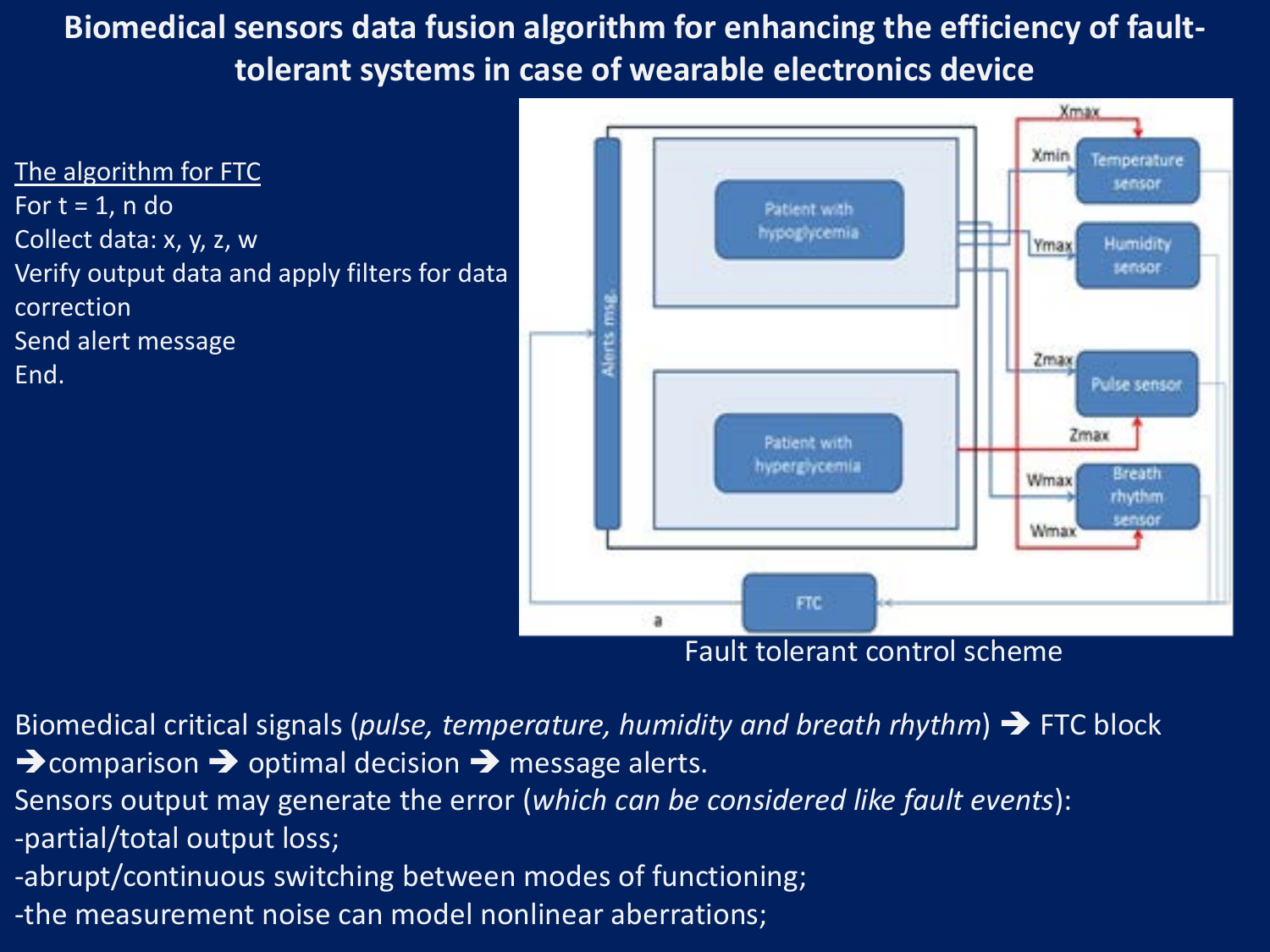#### **CONCLUSIONS**

Wearable sensors for healthcare monitoring should consider the: -fault tolerance control implementation;

-multisensor data fusion (model control predictive algorithms  $\rightarrow$  optimal decisions);

-sensor data processing algorithm for reducing the noise and data discretization;

-data correlation for sensors values measured;

→ Wearable electronics integrated in textile experience a data losses and low accuracy signals due to the textile structure properties.